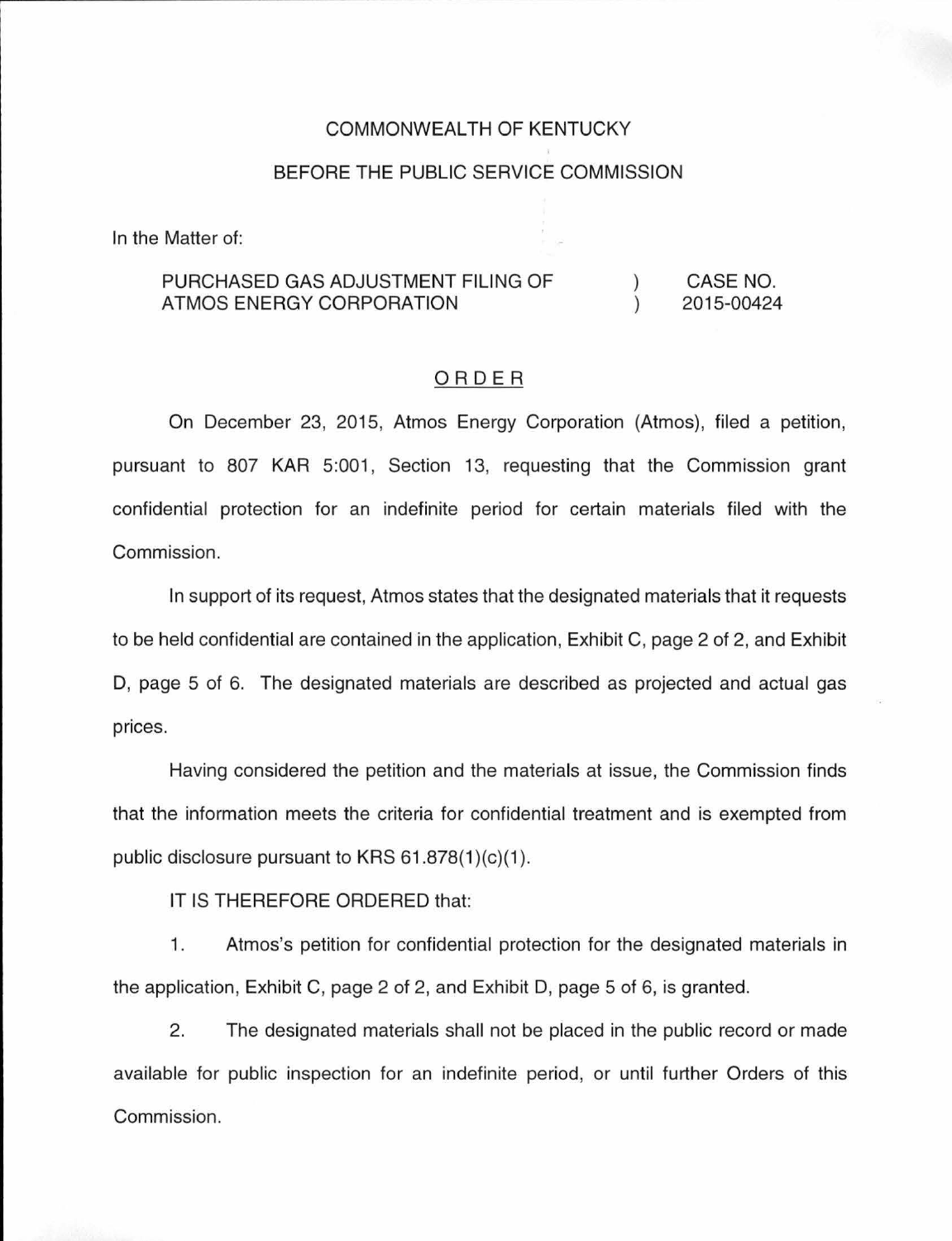3. Use of the designated materials in any Commission proceeding shall be in compliance with 807 KAR 5:001, Section 13(9).

4. Atmos shall inform the Commission if the designated materials become publicly available or no longer qualify for confidential treatment.

5. If a non-party to this proceeding requests to inspect the designated materials and the period during which the materials have been granted confidential treatment has not expired, Atmos shall have 20 days from receipt of written notice of the request to demonstrate that the materials still fall within the exclusions from disclosure requirements established in KRS 61.878. If Atmos is unable to make such demonstration, the designated materials shall be made available for inspection. Otherwise, the Commission shall deny the request for inspection.

6. The Commission shall not make the designated materials available for inspection for 20 days following an Order finding that the materials no longer qualify for confidential treatment in order to allow Atmos to seek a remedy afforded by law.

# [REMAINDER OF PAGE INTENTIONALLY LEFT BLANK]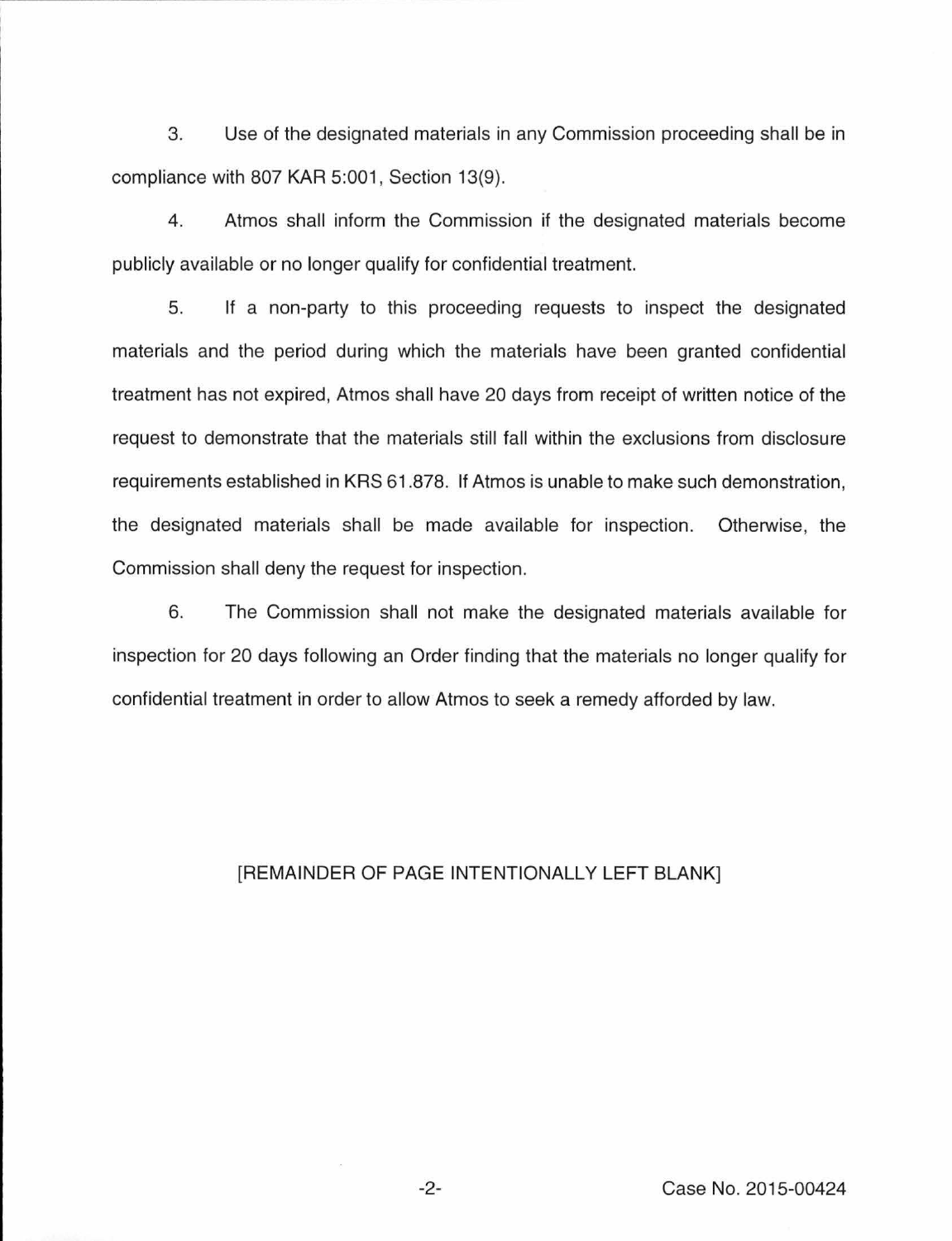By the Commission

्<br>|| अन्



ATTEST:

There R. Pinso

Executive Director

Case No. 2015-00424